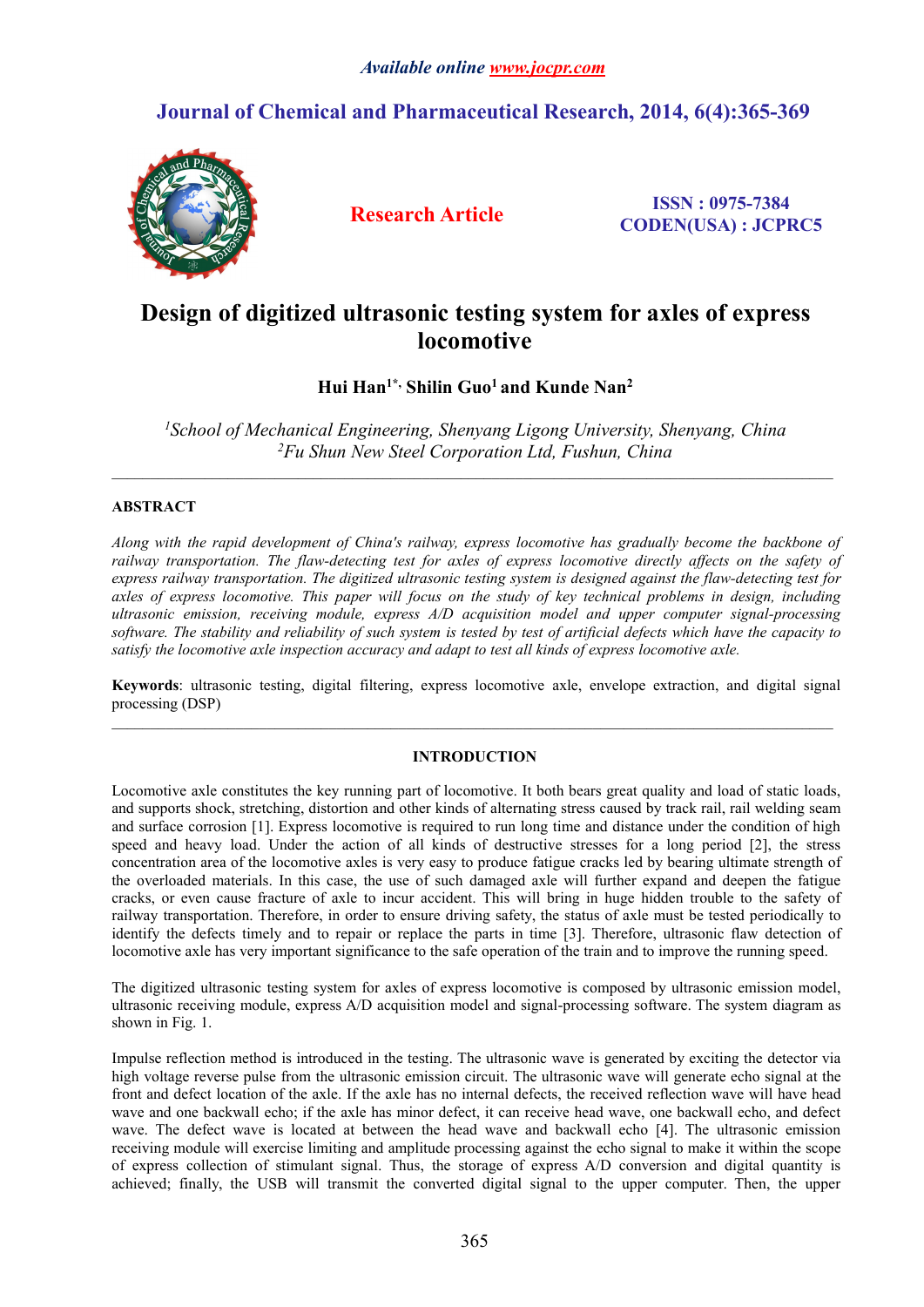computer may display and achieve analysis in the form of waveform.



*\_\_\_\_\_\_\_\_\_\_\_\_\_\_\_\_\_\_\_\_\_\_\_\_\_\_\_\_\_\_\_\_\_\_\_\_\_\_\_\_\_\_\_\_\_\_\_\_\_\_\_\_\_\_\_\_\_\_\_\_\_\_\_\_\_\_\_\_\_\_\_\_\_\_\_\_\_*

**Fig. 1: Schematic diagram of locomotive axle testing system Fig. 2: Schematic diagram of transmission circuit**

# **2 Design of ultrasonic emission module**

The transmission circuit of express locomotive axle testing system uses inharmonic mode impulse circuit. The basic principle isto manage thyristor open and close by using trigger signal for the purpose of control the generation of high-pressure negative pulse discharged by capacitor in the transmission circuit and of inducing the probe to produce ultrasonic. The schematic diagram is shown in Fig. 2.

The transmission circuit of thyristor should be the high voltage circuit of above 500v. In order to separate the low and high voltage, TIL117 optocoupler is adopted for photoelectric isolation. Low level driving is used for optocoupler. The current signal from Q1 transistor will trigger thyristor open. Thus, high pressure negative pulse may excite the probe to generate ultrasonic.

# **3 Design of ultrasonic receiving module**

Its main function is to limit and expand the axle inspection signal output from the transducer, in order to meet the requirements of the input of secondary side post A/D acquisition module.

#### **3.1 Limiting protective circuit**

The testing method uses single probe impulse reflection method. The emission circuit is connected with the receiving circuit directly. In this way, the high voltage negative pulse trigger signal will enter into the receiving circuit, causing millivolt level echo signal in the receiving circuit and hundreds of volts of high voltage negative pulses. In order to protect the electronic components in secondary side post receiving module and to enable it to receive echo signal normally, it is better to conduct limiting process against the high voltage pulse signal. The design introduces zener diode in paralleling the limiting protective circuit. The output signal range is  $\pm 2V$ .

#### **3.2 Variable gain amplifier**

The radio frequency voltage of ultrasonic echo signal converted by piezoelectric crystal plate isgenerally only of hundreds or even dozens of millivolts. After inputting into the receiving circuit, it should be disposed of amplification. In addition, the locomotive axle manufacturing material's uniformity degree, coupling status, surface roughness and other various factors may make the amplitude size of the ultrasonic echo signal unstable. This requires the variable of the gain amplifier circuit.

The AD603 VGA of Analog Devices Company used in the design is featured by ultra-low input noise and broadband. In addition, the bandwidth does not change with the altering of the gain. It is widely used in various kinds of ultrasonic testing systems. The maximum gain of AD603 can reach 51 dB. The gain size is controlled by the difference VG (VGPOS-VGENG) of GPOS and GNEG port. The gain control area will control the movement of "contact slider" of ladder resistance network subject to the size of VG to the corresponding "nodes" location. The available attenuation range is between 0 to 42.14 dB [5].

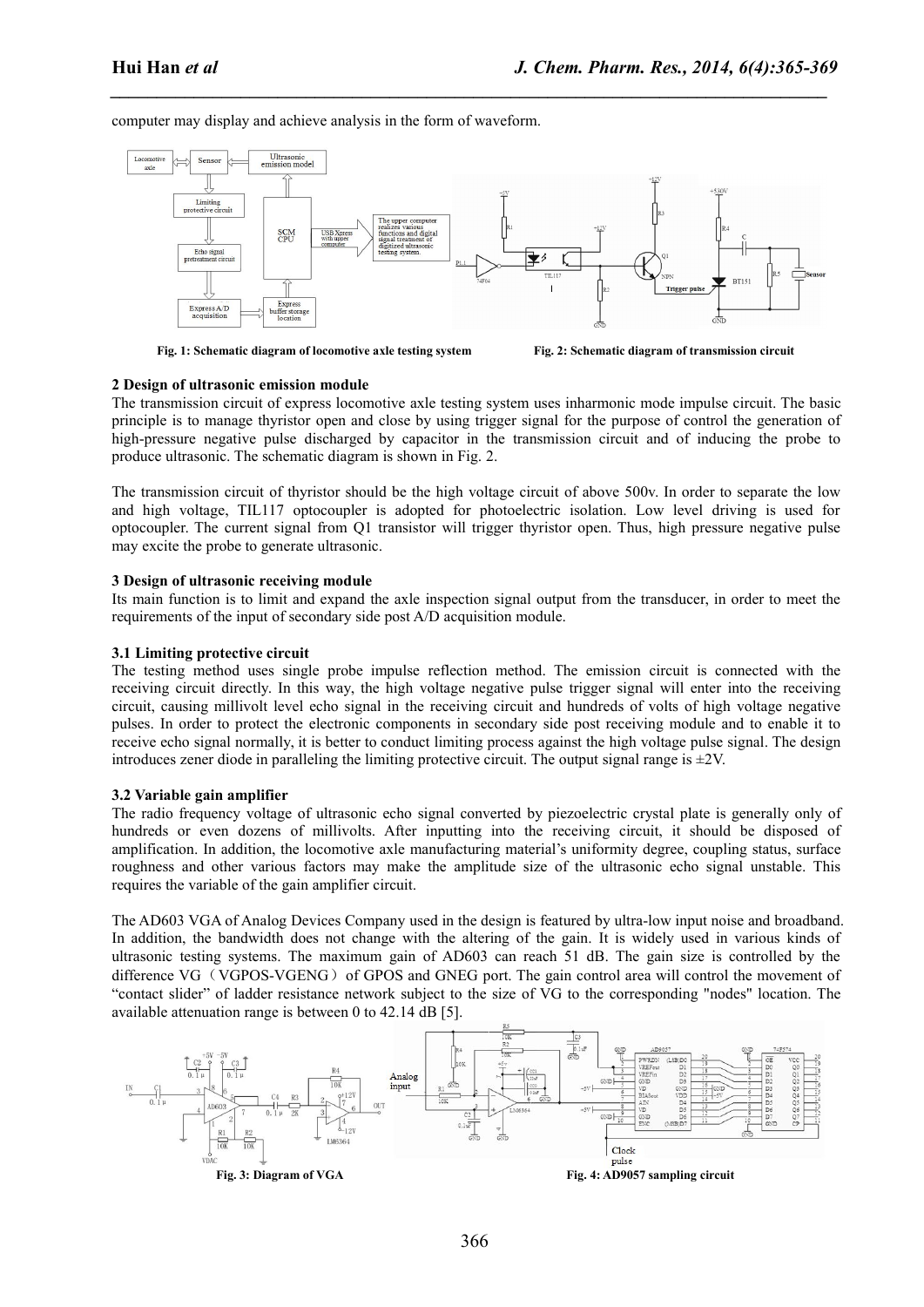The design of VGA is shown in Fig. 3. The FDBK is short circuited with VOUT. Broadband work mode is selected; the range of gain control voltage VDAC is  $\pm 1V$ . After dividing R1 and R2, the differential voltage form is input into the gain control of GPOS and GNEG. The advantage of such design is to reduce the affects of gain control voltage fluctuation against the gain coefficient; the secondary side post is connected with an operational amplifier with fixed magnification by coupling capacitor. Thus, the voltage signal is output by A/D acquisition module [6].

*\_\_\_\_\_\_\_\_\_\_\_\_\_\_\_\_\_\_\_\_\_\_\_\_\_\_\_\_\_\_\_\_\_\_\_\_\_\_\_\_\_\_\_\_\_\_\_\_\_\_\_\_\_\_\_\_\_\_\_\_\_\_\_\_\_\_\_\_\_\_\_\_\_\_\_\_\_*

# **4 Express A/D acquisition module**

The work frequency of the system is generally 2.5 MHz. According to Nyquist sampling theorem, when the sampling frequency is greater than twice of the highest frequency of the signal, the digital signal after sampling will completely keep the information in the original signal. In general practice, it is usually to ensure that the sampling frequency is  $5 \sim 10$  times of the highest signal frequency. This is because that the system work frequency is likely to change with the altering of different axle. Therefore, 40 MHz express ad converter AD9057 is used [7]. Under such high-speed acquisition frequency, the real-time data processing by SCM will greatly increase the difficulties of control, complicate the hardware circuit, increase product cost, and unable to get good economic benefit [8]. Taking into consideration of the lower requirements on real-time and synchronization of locomotive axle testing system, time-sharing access processing method is used to complete data caching and transmission [9].

# **4.1 AD9057 sampling circuit**

The principle diagram of sampling circuit is shown in Fig. 4. The analog input signal V<sub>i</sub>, processed by limiting and amplification by the receiving module, is transmitted to AD9057 via voltage regulating circuit. When V<sup>i</sup> istoo large or small, the gain that can adjust the receiving module make Vo at the input range of AD9057 and ensure Vo within the input range of AD. The too large capacitive load may increase the internal noise of AD9057. Therefore, the AD9057 digital signal port will output the secondary side post access circuit by data latch 74F574. This method can reduce the capacitive load of AD9057 and improve SNR of signal [10].

# **4.2 Circuit of data cache**

Time-sharing access is adopted in echo signal. One static RAM HM62832 manufactured by HITACHI Company is used to achieve real-time storage of digital signal of AD9057 conversion circuit output. HM62832 is 8-digit high-speed RAM. Its storage capacity is  $32k$ . The principle of data storage circuit is shown in Fig. 5:



**Fig. 5: Data storage circuit Fig. 6: Main interface of the upper computer software**

When upper computer orders the task of acquisition, P1.0 will output high electric potential. The data bus driver U1 will enter conducting work with address bus driver U2. P3.7 will output high electric potential.  $\overline{WE}$  is the low electric potential. When HM62832 is conducted, the data storage procedure will be initiated. When the data storage reaches 32 KB, the SCM will be interrupted. P1.0 outputs low electric potential, P3.7 of high electric potential,  $\overline{OE}$  of low electric potential. The data bus driver U4 will enter conducting work with address bus driver U5/U6. The SCM will read the external RAM data. The echo data of HM62832 is transmitted to the upper computer.

# **5 Signal processing software of upper computer**

In order to realize waveform display, data storage, and data analysis of such testing system, it is needed to develop the upper computer software [11]. The upper computer software should satisfy the characteristics of friendly users' graphical interface, simplify operation and modularization. Therefore, Visual Basic 6.0 is used as the software development platform. The main interface of the upper computer software is shown in Fig. 6: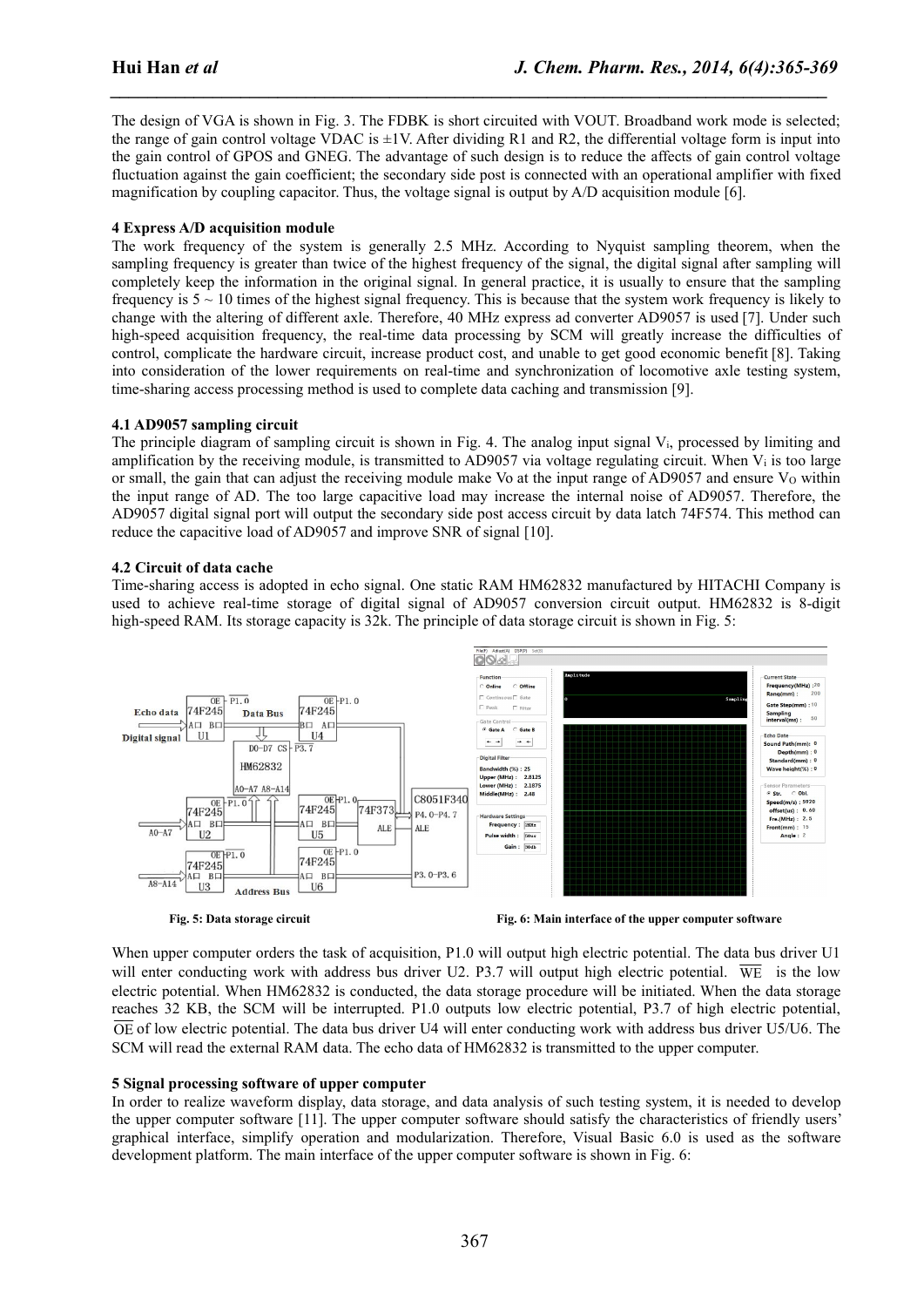The core functional modules of the software are composed by signal acquisition, hardware settings, system calibration, defect judgment, signal processing, etc. Signal acquisition module delivers order by the upper machine; the lower computer uploads the waveform data in the form of data array to the upper machines by USB and displays it in the form of A-typed scan. Meanwhile, the waveform and probe parameters storage can be done at the same time. The data display module exercises the calculation of acoustic distance and amplitude via gate functions to obtain the height of echo wave, the defect acoustic distance, and the level and depth in order to judge the position and size of defects. Signal processing module can conduct digital bandpass filter against the echo signal with different center frequency and envelope extraction against high frequency echo, in order to conclude its time-domain specification and convenient for signal analysis and defect judgment.

*\_\_\_\_\_\_\_\_\_\_\_\_\_\_\_\_\_\_\_\_\_\_\_\_\_\_\_\_\_\_\_\_\_\_\_\_\_\_\_\_\_\_\_\_\_\_\_\_\_\_\_\_\_\_\_\_\_\_\_\_\_\_\_\_\_\_\_\_\_\_\_\_\_\_\_\_\_*

### **RESULTS AND DISCUSSION**

In locomotive axle testing experiment, SS4 improved axle is used as experimental object. Two artificial defects are processed by 2 mm in depth where 400 mm and 600 mm to the end respectively and by 1 mm in width. As shown in Fig. 7, flaw detection is made by adopting K1.8 and K1 of angle probe. The waveform obtained is shown in Fig. 8.



**Fig. 7: Schematic diagram of artificial defects**





**(a) Oscillogram of defects at400mm (b) Oscillogram of defects at600mm**

**Fig. 8: Oscillogram of artificial defects**

The echo 1 in Fig. 8 (a) is the reflection echo at the location of 400 mm defects. Its test data is as shown in Table 1; the echo 1 in Fig. 8 (b) is the reflection echo at low electric potential 600 mm defects; echo 2 of gearhub reflection wave; echo 3 of bearing inner sharp angle wave. The defect detection data is as shown in Table 2:

| Table 1 Oscillogram of artificial defects at 400mm |              |                         |              |               | Table 2 Oscillogram of artificial defects at 400mm |              |                       |               |               |
|----------------------------------------------------|--------------|-------------------------|--------------|---------------|----------------------------------------------------|--------------|-----------------------|---------------|---------------|
| Test<br>number                                     | Gain<br>(dB) | Wave<br>height<br>(0/0) | Level<br>(mm | Depth<br>(mm) | Test<br>number                                     | Gain<br>(dB) | Wave<br>height<br>(%) | Level<br>(mm) | Depth<br>(mm) |
|                                                    | 10           | 12.5                    | 400.1        | 231.4         |                                                    | 10           | 20.6                  | 242.3         | 242.3         |
|                                                    | L5           | 37.5                    | 415.6        | 240.7         |                                                    | 20           | 56.8                  | 241.6         | 241.6         |
|                                                    | 30           | 89.1                    | 409.7        | 236.5         |                                                    | 30           | 100.0                 | 243.5         | 243.5         |

From the above data, we can see that when using the angle detection method for locomotive axle test, the system can well detect the location of the defects with minor errors which may satisfy the requirement of detection precision.

# **CONCLUSION**

Approved by several testing experiments of the digitized ultrasonic testing system for axles of express locomotive, such testing system can reach the detection requirements of express locomotive axle. The ultrasonic released by the emission circuit can better meet the needs of the flaw detection of existing power. In addition, it has narrow pulse width and minor system blind area; the receiving module effectively realizes the protection and amplification effects. The variable gain amplifier circuit output signal is stability with small distortion; the express A/D acquisition module completes echo data caching and transmission by using the method of time-sharing access with accurate sampling results; the upper computer completely achieves the key functions of the digital ultrasonic testing system, and the echo data is accurate and reliable.